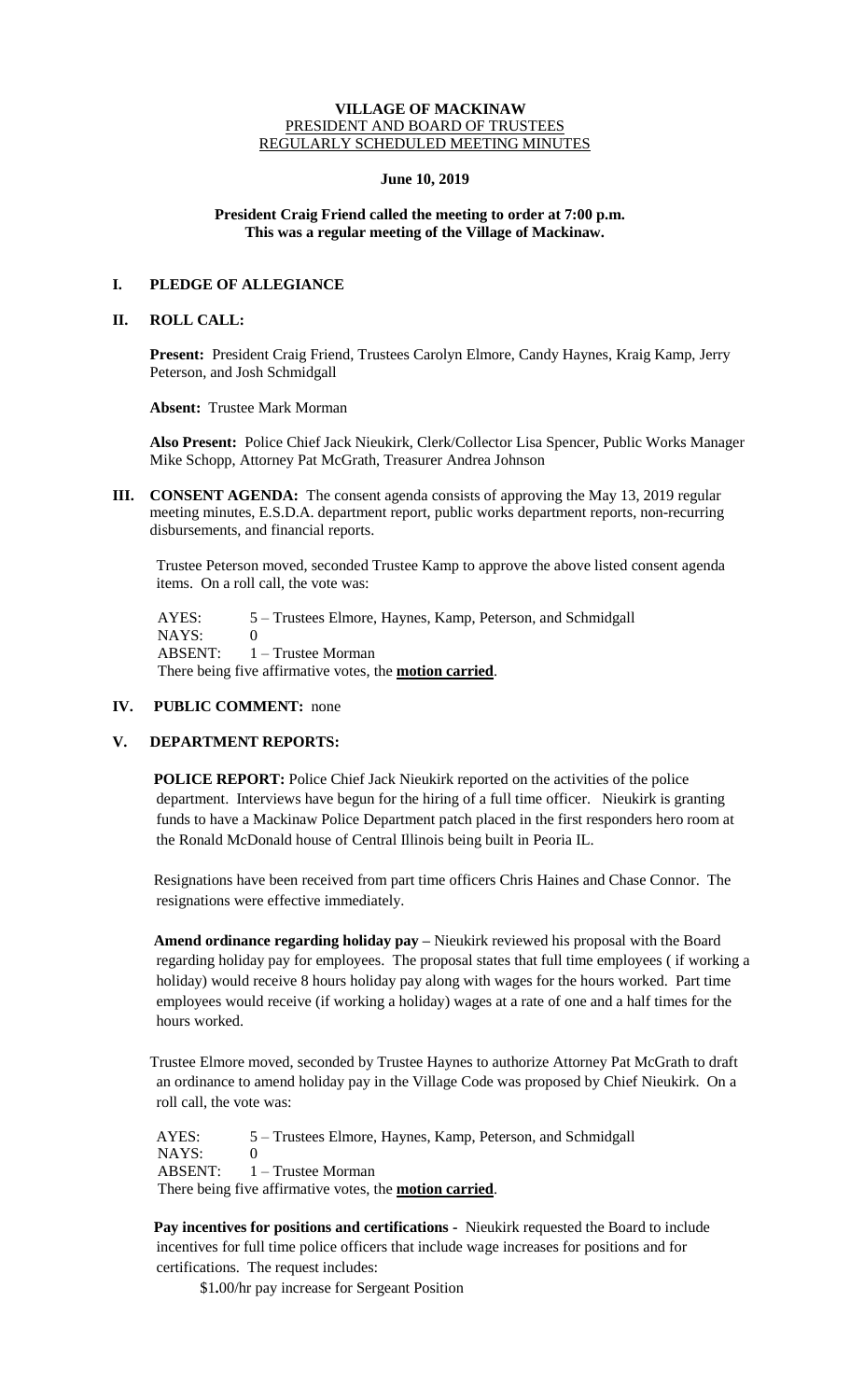\$0**.**50/hr pay increase for Lead Homicide Investigator Certification \$0.50/hr pay increase for Field Training Officer Certification \$0.50/hr pay increase for Juvenile Officer Certification \$0.50/hr pay increase for Crisis Intervention Training Certification \$0.25/hr pay increase for Sexual Assault Investigator Certification

Trustee Elmore moved, seconded by Trustee Haynes to authorize Attorney Pat McGrath draft an ordinance with the requested incentives for full time police officers. On a roll call, the vote was:

AYES: 5 – Trustees Elmore, Haynes, Kamp, Peterson, and Schmidgall NAYS: 0 ABSENT: 1 – Trustee Morman There being five affirmative votes, the **motion carried**.

**Amend ordinance regarding police overtime –** This item was tabled.

**PUBLIC WORKS REPORT:** Public Works Manager Schopp reported on the activities of the department. The water main to the Village office was leaking and resulted in the main being replaced. The pavilion constructed in Veterans Park is complete and will be ready for Mack-Ca-Fest. A sidewalk granting access was installed along with a new flower bed. Many compliments have been made on the project. The annual CCR (consumer confidence report) for 2018 has been completed and posted on the website. Copies are also available at the Village Office.

**Replace furnace and A/C for the photography studio located in community center –** H & H Mechanical submitted a quote to replace the furnace and a/c unit for the photography studio located in the community center. The current a/c is located on the roof but will be placed on the ground for easier maintenance. The quote included furnace, a/c, duct work, and labor for installation at a cost of \$4,527.00

Trustee Kamp moved, seconded by Trustee Peterson to authorize H & H Mechanical to install a furnace and a/c for the photography studio located in the community center for a cost of  $$4,527.00$ . Cost includes furnace,  $a/c$ , duct work, and labor for installation. On a roll call, the vote was:

AYES: 5 – Trustees Elmore, Haynes, Kamp, Peterson, and Schmidgall NAYS: 0 ABSENT: 1 – Trustee Morman There being five affirmative votes, the **motion carried**.

#### **Water main improvements and utility disconnection at old water tower empty lot on**

**Franklin St. -** While working on disconnection of water lines to the old water tower empty lot on Franklin St. Extra lines have been discovered that will require additional line stops and valves to be installed. Schopp passed around a drawing of how the disconnection will need to been done. Schopp is still investigating on the best approach to handle this project. Estimated cost could be around \$16,000. Schopp will keep the Board updated on the matter.

### **TREASURER'S REPORT:**

**Non-Recurring Bills -** Trustee Schmidgall moved, seconded Trustee Elmore to approve the non-recurring bills. On a roll call, the vote was:

AYES: 5 – Trustees Elmore, Haynes, Kamp, Peterson, and Schmidgall NAYS: 0 ABSENT: 1 – Trustee Morman There being five affirmative votes, the **motion carried**.

**Appropriation Ordinance #981 –** Trustee Elmore moved, seconded by Trustee Peterson to adopt Ordinance #981 making budgets and appropriations for the corporate purposes of the Village of Mackinaw, Illinois, for the fiscal year of May 1, 2019 through April 30, 2020. One change was made to increase MFT to \$100,000. A copy of the ordinance will be filed with the Tazewell County Clerk. On a roll call, the vote was: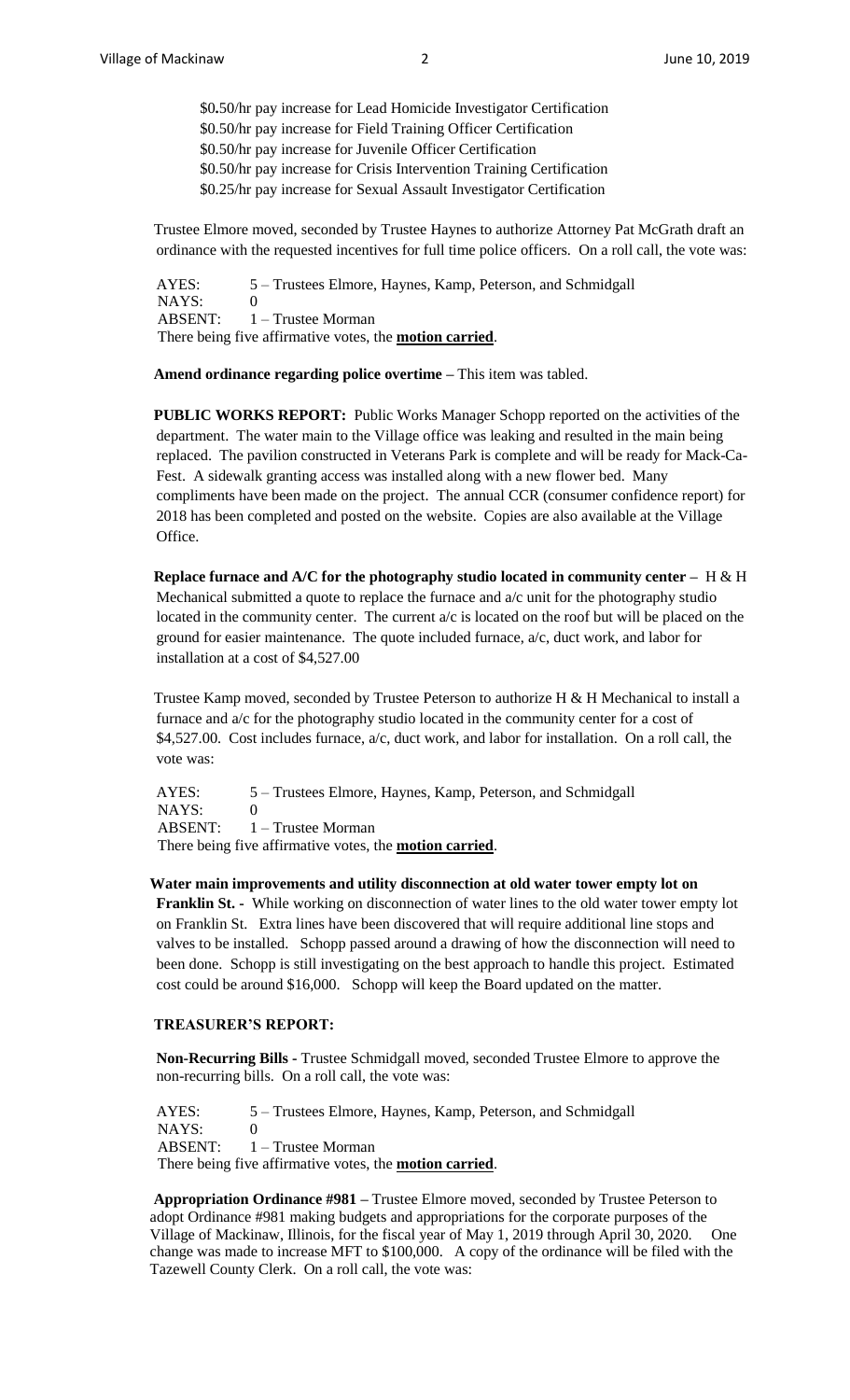| AYES:                                                           | 5 – Trustees Elmore, Haynes, Kamp, Peterson, and Schmidgall |
|-----------------------------------------------------------------|-------------------------------------------------------------|
| NAYS:                                                           |                                                             |
|                                                                 | $ABSENT: 1 - Trustee Morman$                                |
| There being five affirmative votes, the <b>motion carried</b> . |                                                             |

## **VI. PRESIDENT'S REPORT:**

**Appointments of officials –** President Friend recommended to the Board that Police Chief Jack Nieukirk, Collector Lisa Spencer, Public Works Manager Mike Schopp, E.S.D.A. Coordinator Robert Davies, and Treasurer Andrea Johnson be appointed for terms ending April 30, 2020. Also Zoning Board Member Craig Kilby to be appointed for a term ending April 30, 2024.

Trustee Elmore moved, seconded by Trustee Kamp to accept President Friend's recommendation to appoint Police Chief Jack Nieukirk, Collector Lisa Spencer, Public Works Manager Mike Schopp, E.S.D.A. Coordinator Robert Davies, and Treasurer Andrea Johnson for terms ending April 30, 2020. Also Zoning Board Member Craig Kilby to be appointed for a term ending April 30, 2024. On a roll call, the vote was:

AYES: 5 – Trustees Elmore, Haynes, Kamp, Peterson, and Schmidgall NAYS: 0 ABSENT: 1 – Trustee Morman There being five affirmative votes, the **motion carried**.

**Resignation of Zoning Officer Josh Mathis –** President Friend presented a resignation letter from Zoning Officer Josh Mathis effective September 1, 2019.

Trustee Peterson moved, seconded by Trustee Kamp to accept Zoning Officer Josh Mathis's resignation with regret effective September 1, 2019. On a roll call, the vote was:

AYES: 5 – Trustees Elmore, Haynes, Kamp, Peterson, and Schmidgall NAYS: 0 ABSENT: 1 – Trustee Morman There being five affirmative votes, the **motion carried**.

#### **LOCAL LIQUOR CONTROL COMMISSIONER'S REPORT –** none

#### **VII. TRUSTEES' REPORT:**

**Ordinance # 982 to provide amendments to code regarding carports –** Trustee Kamp moved, seconded by Trustee Schmidgall to adopt ordinance #982 amending the Village of Mackinaw municipal code to provide amendments relating to carports. The ordinance states that no carport may be erected in any residential district on any lot within the village limits. On a roll call, the vote was:

AYES: 5 – Trustees Elmore, Haynes, Kamp, Peterson, and Schmidgall  $NAYS$  0 ABSENT: 1 – Trustee Morman There being five affirmative votes, the **motion carried**.

**Resolution #19-03 regarding fees for permits pursuant with the Zoning Code –** Trustee Kamp moved, seconded by Trustee Schmidgall to adopt resolution #19-03 establishing the fee to be charged pursuant to section 153 of the Village Code. The resolution removed the fee for use change for construction of apartments on ground level of a commercial zoned property due to this no longer being permitted in the Village Code. No changes were made to the other fees listed. On a roll call, the vote was:

AYES: 5 – Trustees Elmore, Haynes, Kamp, Peterson, and Schmidgall NAYS: 0 ABSENT: 1 – Trustee Morman There being five affirmative votes, the **motion carried**.

**Work with High School for possible co-op opportunities -** Trustee Schmidgall suggested that the Village look at the co-op program at the high school for seniors to gain job experience. Clerk Spencer contacted Mrs. Desmond by email to see if there are any students looking for a position. She currently doesn't have any students looking for an office position but will let me know if this changes.